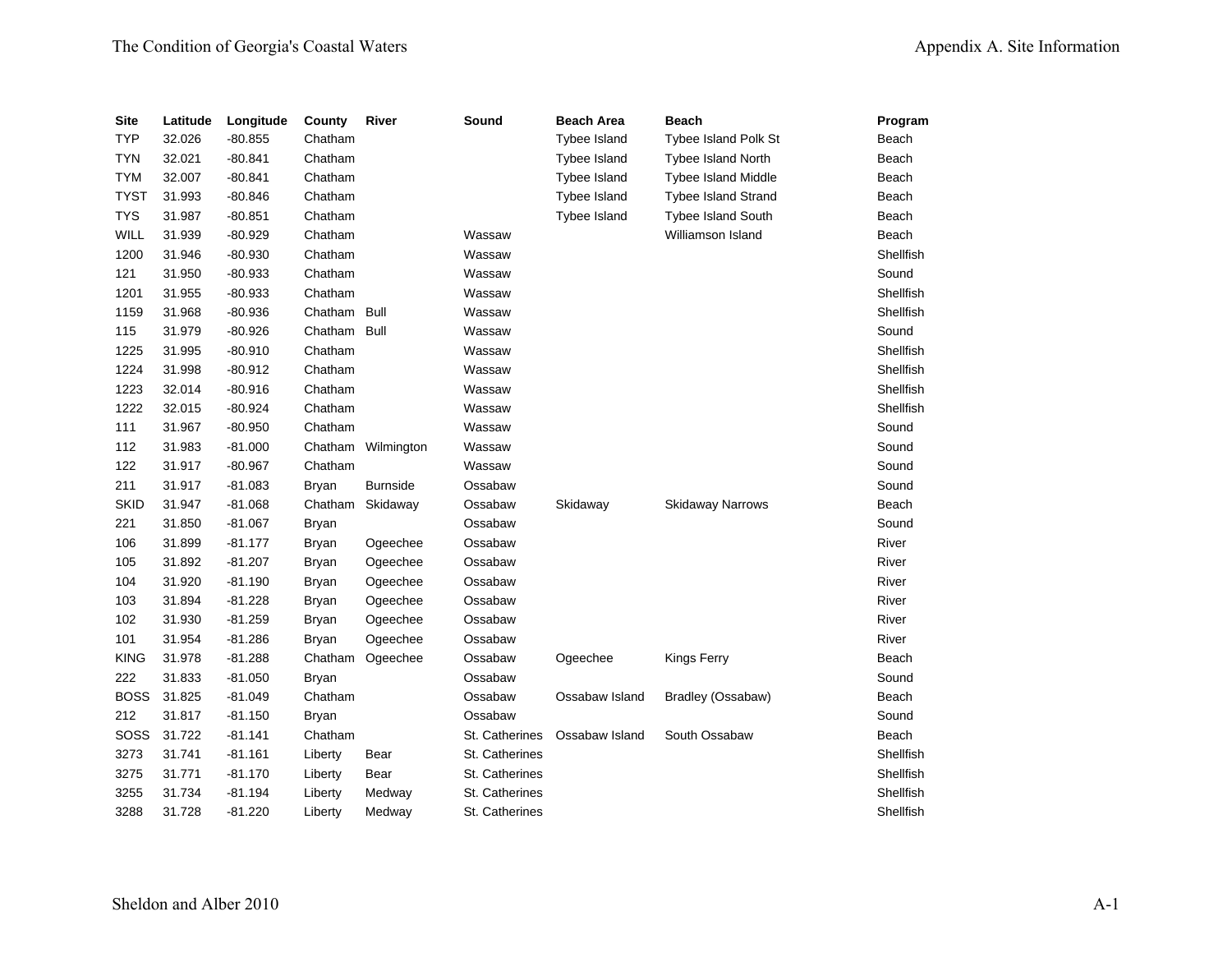| <b>Site</b> | Latitude | Longitude | County          | River                  | Sound          | <b>Beach Area</b> | Beach                            | Program   |
|-------------|----------|-----------|-----------------|------------------------|----------------|-------------------|----------------------------------|-----------|
| 3286        | 31.748   | $-81.254$ | Liberty         | Medway                 | St. Catherines |                   |                                  | Shellfish |
| 3285        | 31.757   | $-81.272$ | Liberty         | Medway                 | St. Catherines |                   |                                  | Shellfish |
| 3319        | 31.687   | $-81.156$ | Liberty         |                        | St. Catherines |                   |                                  | Shellfish |
| 3291        | 31.689   | $-81.194$ | Liberty         | North Newport          | St. Catherines |                   |                                  | Shellfish |
| 3249        | 31.686   | $-81.277$ | Liberty         | North Newport          | St. Catherines |                   |                                  | Shellfish |
| 3242        | 31.685   | $-81.296$ | Liberty         | North Newport          | St. Catherines |                   |                                  | Shellfish |
| 411         | 31.583   | $-81.200$ | McIntosh        | South Newport          | Sapelo         |                   |                                  | Sound     |
| 4188        | 31.615   | $-81.214$ | McIntosh        | South Newport          | Sapelo         |                   |                                  | Shellfish |
| 4190        | 31.632   | $-81.224$ | McIntosh        | South Newport          | Sapelo         |                   |                                  | Shellfish |
| 4191        | 31.634   | $-81.237$ |                 | McIntosh South Newport | Sapelo         |                   |                                  | Shellfish |
| 4195        | 31.562   | $-81.218$ | McIntosh        |                        | Sapelo         |                   |                                  | Shellfish |
| 4186        | 31.558   | $-81.233$ | McIntosh        |                        | Sapelo         |                   |                                  | Shellfish |
| 4187        | 31.593   | $-81.236$ | McIntosh        |                        | Sapelo         |                   |                                  | Shellfish |
| 4185        | 31.564   | $-81.258$ | McIntosh        |                        | Sapelo         |                   |                                  | Shellfish |
| 4122        | 31.593   | $-81.261$ | McIntosh        |                        | Sapelo         |                   |                                  | Shellfish |
| 4304        | 31.559   | $-81.274$ |                 | McIntosh Julienton     | Sapelo         |                   |                                  | Shellfish |
| 4330        | 31.555   | $-81.290$ | McIntosh        | Julienton              | Sapelo         |                   |                                  | Shellfish |
| 4400        | 31.557   | $-81.294$ | McIntosh        | Julienton              | Sapelo         |                   |                                  | Shellfish |
| 4305        | 31.548   | $-81.308$ | McIntosh        | Julienton              | Sapelo         |                   |                                  | Shellfish |
| 4184        | 31.554   | $-81.314$ | McIntosh        | Julienton              | Sapelo         |                   |                                  | Shellfish |
| <b>CNBF</b> | 31.573   | $-81.313$ | Mcintosh        | Julienton              | Sapelo         | McIntosh          | <b>Contentment Bluff Sandbar</b> | Beach     |
| DALL        | 31.591   | $-81.299$ | Mcintosh        | Julienton              | Sapelo         | McIntosh          | Dallas Bluff Sandbar             | Beach     |
| 4306        | 31.539   | $-81.302$ | McIntosh Sapelo |                        | Sapelo         |                   |                                  | Shellfish |
| 4100        | 31.530   | $-81.330$ | McIntosh        |                        | Sapelo         |                   |                                  | Shellfish |
| 4180        | 31.523   | $-81.291$ | McIntosh        | Sapelo                 | Sapelo         |                   |                                  | Shellfish |
| 4120        | 31.528   | $-81.257$ | McIntosh        | Mud                    | Sapelo         |                   |                                  | Shellfish |
| 4092        | 31.510   | $-81.278$ | McIntosh Mud    |                        | Sapelo         |                   |                                  | Shellfish |
| 421         | 31.517   | $-81.283$ | McIntosh        |                        | Sapelo         |                   |                                  | Sound     |
| 4179        | 31.485   | $-81.295$ | McIntosh Mud    |                        | Sapelo         |                   |                                  | Shellfish |
| 412         | 31.483   | $-81.300$ | McIntosh Mud    |                        | Sapelo         |                   |                                  | Sound     |
| 4178        | 31.488   | $-81.323$ |                 | McIntosh Crescent      | Sapelo         |                   |                                  | Shellfish |
| 4197        | 31.491   | $-81.332$ |                 | McIntosh Crescent      | Sapelo         |                   |                                  | Shellfish |
| 4196        | 31.503   | $-81.335$ |                 | McIntosh Crescent      | Sapelo         |                   |                                  | Shellfish |
| 4177        | 31.476   | $-81.332$ | McIntosh        |                        | Sapelo         |                   |                                  | Shellfish |
| 422         | 31.517   | $-81.233$ | McIntosh        |                        | Sapelo         |                   |                                  | Sound     |
| 4123        | 31.534   | $-81.224$ | McIntosh        |                        | Sapelo         |                   |                                  | Shellfish |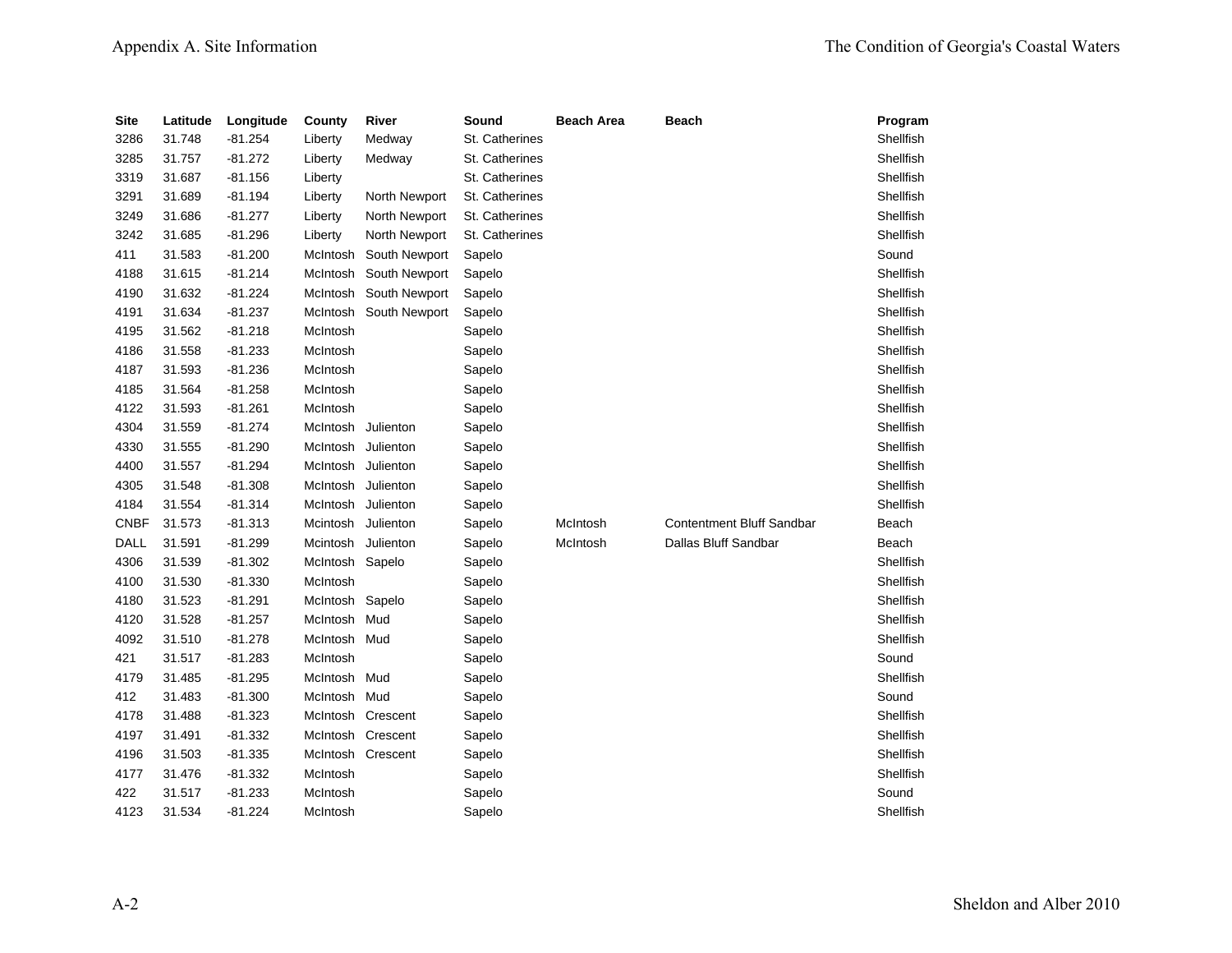| <b>Site</b>     | Latitude | Longitude | County          | River             | Sound    | <b>Beach Area</b> | <b>Beach</b>                  | Program   |
|-----------------|----------|-----------|-----------------|-------------------|----------|-------------------|-------------------------------|-----------|
| <b>SAPC</b>     | 31.433   | $-81.239$ | Mcintosh        |                   |          |                   | Cabretta (Sapelo)             | Beach     |
| <b>SAPN</b>     | 31.390   | $-81.263$ | Mcintosh        |                   |          |                   | Nanny Goat (Sapelo)           | Beach     |
| 4333            | 31.387   | $-81.289$ | McIntosh        |                   | Doboy    |                   |                               | Shellfish |
| DB4             | 31.412   | $-81.301$ | McIntosh        |                   | Doboy    |                   |                               | Sound     |
| 4332            | 31.433   | $-81.294$ | McIntosh Duplin |                   | Doboy    |                   |                               | Shellfish |
| 4356            | 31.460   | $-81.275$ | McIntosh Duplin |                   | Doboy    |                   |                               | Shellfish |
| 4175            | 31.442   | $-81.306$ | McIntosh        |                   | Doboy    |                   |                               | Shellfish |
| DB <sub>6</sub> | 31.441   | $-81.342$ | McIntosh        |                   | Doboy    |                   |                               | Sound     |
| DB <sub>5</sub> | 31.431   | $-81.330$ | McIntosh        |                   | Doboy    |                   |                               | Sound     |
| DB1             | 31.406   | $-81.319$ | McIntosh        |                   | Doboy    |                   |                               | Sound     |
| DB <sub>2</sub> | 31.381   | $-81.302$ | McIntosh        |                   | Doboy    |                   |                               | Sound     |
| DB <sub>3</sub> | 31.368   | $-81.294$ | McIntosh        |                   | Doboy    |                   |                               | Sound     |
| 405             | 31.355   | $-81.422$ | McIntosh        | Darien            | Doboy    |                   |                               | River     |
| AS <sub>5</sub> | 31.321   | $-81.289$ | McIntosh        | Altamaha          | Altamaha |                   |                               | Sound     |
| AS <sub>6</sub> | 31.332   | $-81.326$ |                 | McIntosh Altamaha | Altamaha |                   |                               | Sound     |
| AS <sub>1</sub> | 31.334   | $-81.397$ |                 | McIntosh Altamaha | Altamaha |                   |                               | Sound     |
| 404             | 31.356   | $-81.441$ |                 | McIntosh Altamaha | Altamaha |                   |                               | River     |
| 401             | 31.378   | $-81.491$ |                 | McIntosh Altamaha | Altamaha |                   |                               | River     |
| 402             | 31.348   | $-81.491$ |                 | McIntosh Altamaha | Altamaha |                   |                               | River     |
| 403             | 31.333   | $-81.473$ | McIntosh        | Altamaha          | Altamaha |                   |                               | River     |
| 406             | 31.320   | $-81.438$ | McIntosh        | Altamaha          | Altamaha |                   |                               | River     |
| AS <sub>2</sub> | 31.306   | $-81.401$ | McIntosh        | Altamaha          | Altamaha |                   |                               | Sound     |
| <b>REIM</b>     | 31.304   | $-81.394$ | Glynn           | Altamaha          | Altamaha | Altamaha          | Reimolds Pasture (Little Ssi) | Beach     |
| AS4             | 31.318   | $-81.335$ | McIntosh        | Altamaha          | Altamaha |                   |                               | Sound     |
| AS3             | 31.291   | $-81.295$ | McIntosh        | Altamaha          | Altamaha |                   |                               | Sound     |
| <b>LSSI</b>     | 31.291   | $-81.285$ | Glynn           | Altamaha          | Altamaha |                   | Little St. Simons             | Beach     |
| 5001            | 31.240   | $-81.288$ | Glynn           |                   | Hampton  |                   |                               | Shellfish |
| 5002            | 31.240   | $-81.289$ | Glynn           |                   | Hampton  |                   |                               | Shellfish |
| 5003            | 31.240   | $-81.289$ | Glynn           |                   | Hampton  |                   |                               | Shellfish |
| <b>PSPT</b>     | 31.210   | $-81.298$ | Glynn           |                   | Hampton  |                   | Pelican Spit (Off Sea Island) | Beach     |
| 5236            | 31.218   | $-81.304$ | Glynn           | Hampton           | Hampton  |                   |                               | Shellfish |
| 5234            | 31.217   | $-81.313$ | Glynn           | Hampton           | Hampton  |                   |                               | Shellfish |
| 5233            | 31.233   | $-81.326$ | Glynn           | Hampton           | Hampton  |                   |                               | Shellfish |
| 5235            | 31.259   | $-81.328$ | Glynn           | Hampton           | Hampton  |                   |                               | Shellfish |
| 5303            | 31.266   | $-81.325$ | Glynn           | Hampton           | Hampton  |                   |                               | Shellfish |
| 5302            | 31.268   | $-81.310$ | Glynn           | Hampton           | Hampton  |                   |                               | Shellfish |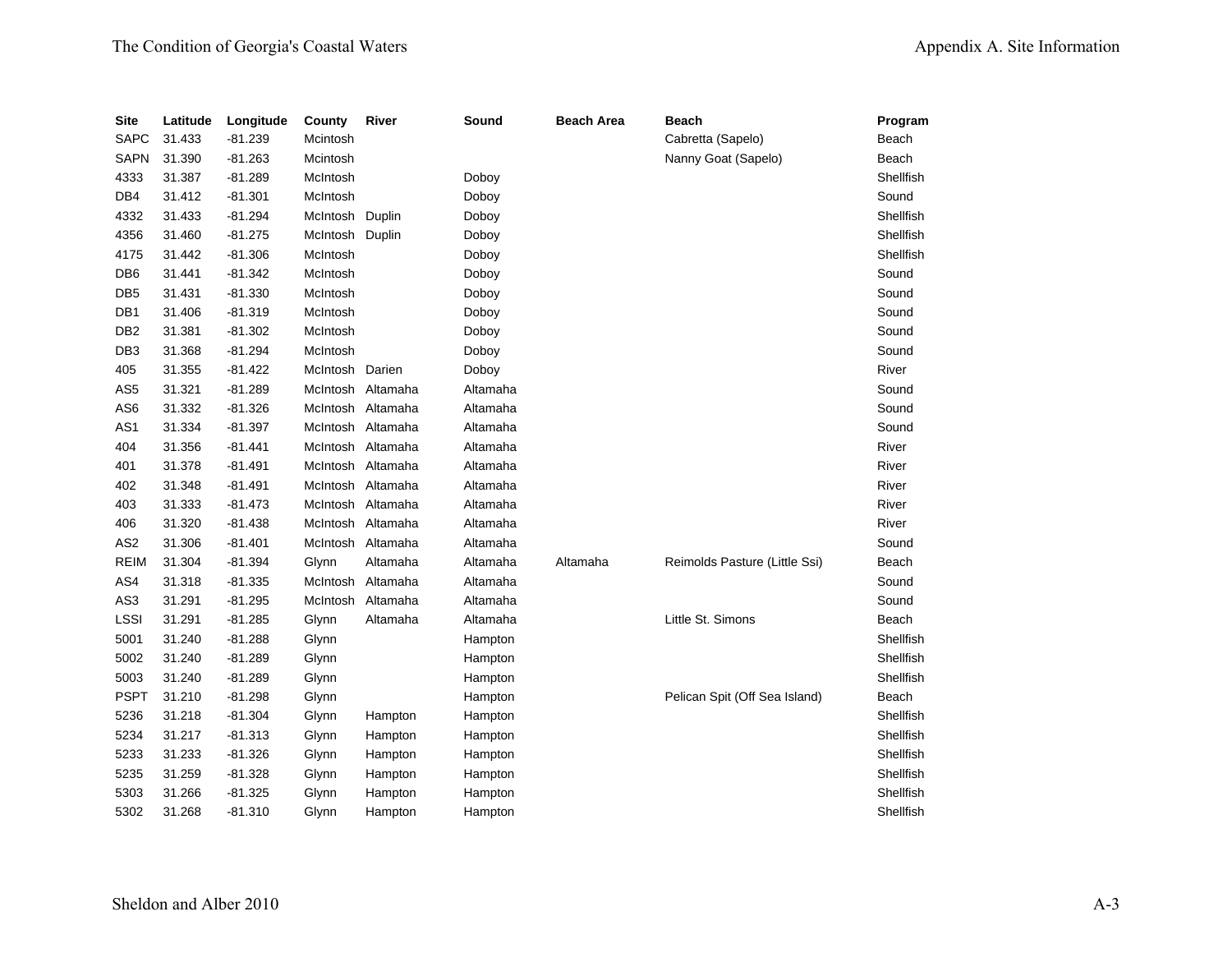| <b>Site</b> | Latitude | Longitude | County | River          | Sound      | <b>Beach Area</b>    | <b>Beach</b>                      | Program          |
|-------------|----------|-----------|--------|----------------|------------|----------------------|-----------------------------------|------------------|
| 5301        | 31.288   | $-81.319$ | Glynn  | Hampton        | Hampton    |                      |                                   | Shellfish        |
| 5237        | 31.216   | $-81.329$ | Glynn  |                | Hampton    |                      |                                   | Shellfish        |
| 5238        | 31.210   | $-81.346$ | Glynn  |                | Hampton    |                      |                                   | Shellfish        |
| 5239        | 31.208   | $-81.341$ | Glynn  |                | Hampton    |                      |                                   | Shellfish        |
| 5240        | 31.197   | $-81.351$ | Glynn  |                | Hampton    |                      |                                   | Shellfish        |
| 5241        | 31.183   | $-81.354$ | Glynn  |                | Hampton    |                      |                                   | Shellfish        |
| <b>SEN</b>  | 31.198   | $-81.330$ | Glynn  |                |            | Sea Island           | Sea Island North                  | Beach            |
| <b>SES</b>  | 31.181   | $-81.345$ | Glynn  |                |            | Sea Island           | Sea Island South                  | Beach            |
| SIN         | 31.152   | $-81.366$ | Glynn  |                | Hampton    | St. Simons Island    | 12 St. Goulds Inlet (Ssi)         | Beach            |
| <b>SIM</b>  | 31.144   | $-81.370$ | Glynn  |                |            | St. Simons Island    | E. Beach Old Coast Guard (Ssi)    | Beach            |
| <b>SIMA</b> | 31.140   | $-81.377$ | Glynn  |                |            | St. Simons Island    | Massengale (Ssi)                  | Beach            |
| <b>SIF</b>  | 31.136   | $-81.385$ | Glynn  |                |            | St. Simons Island    | 5Th St. Crossover (Ssi)           | Beach            |
| SIS         | 31.133   | $-81.394$ | Glynn  |                | St. Simons | St. Simons Island    | St. Simons Island Lighthouse      | Beach            |
| 721         | 31.133   | $-81.417$ | Glynn  |                | St. Simons |                      |                                   | Sound            |
| 712         | 31.150   | $-81.433$ | Glynn  |                | St. Simons |                      |                                   | Sound            |
| 711         | 31.183   | $-81.417$ | Glynn  |                | St. Simons |                      |                                   | Sound            |
| <b>BIRP</b> | 31.152   | $-81.561$ | Glynn  |                | St. Simons | <b>Blythe Island</b> | Blythe Is. Regional Park Sandbar  | Beach            |
| 5198        | 31.089   | $-81.479$ | Glynn  |                | St. Simons |                      |                                   | Shellfish        |
| 722         | 31.100   | $-81.417$ | Glynn  |                | St. Simons |                      |                                   | Sound            |
| <b>JICC</b> | 31.118   | $-81.417$ | Glynn  |                | St. Simons | Jekyll Island        | Jekyll Clam Creek                 | Beach            |
| JIN         | 31.077   | $-81.402$ | Glynn  |                |            | Jekyll Island        | Jekyll North At Dexter Lane       | Beach            |
| JIWY        | 31.063   | $-81.404$ | Glynn  |                |            | Jekyll Island        | Capt. Wylly (Jekyll) Nr Beachview | Beach            |
| JIM         | 31.049   | $-81.409$ | Glynn  |                |            | Jekyll Island        | Convention Center (Jekyll)        | Beach            |
| <b>JISD</b> | 31.032   | $-81.415$ | Glynn  |                |            | Jekyll Island        | South Dunes (Jekyll)              | Beach            |
| <b>JIS</b>  | 31.014   | $-81.424$ | Glynn  |                | St. Andrew | Jekyll Island        | 4H Camp (Jekyll)                  | Beach            |
| <b>JISA</b> | 31.021   | $-81.435$ | Glynn  |                | St. Andrew | Jekyll Island        | St. Andrews Picnic Area (Jekyll)  | Beach            |
| 5069        | 31.055   | $-81.469$ | Glynn  |                | St. Andrew |                      |                                   | <b>Shellfish</b> |
| 5200        | 31.071   | $-81.483$ | Glynn  |                | St. Andrew |                      |                                   | Shellfish        |
| 5199        | 31.080   | $-81.506$ | Glynn  |                | St. Andrew |                      |                                   | Shellfish        |
| 5322        | 31.091   | $-81.515$ | Glynn  |                | St. Andrew |                      |                                   | Shellfish        |
| 5105        | 31.100   | $-81.516$ | Glynn  |                | St. Andrew |                      |                                   | Shellfish        |
| 5357        | 31.102   | $-81.527$ | Glynn  |                | St. Andrew |                      |                                   | Shellfish        |
| 5358        | 31.106   | $-81.533$ | Glynn  |                | St. Andrew |                      |                                   | Shellfish        |
| 811         | 31.033   | $-81.467$ | Glynn  | Little Satilla | St. Andrew |                      |                                   | Sound            |
| 6201        | 31.039   | -81.491   | Camden | Little Satilla | St. Andrew |                      |                                   | Shellfish        |
| 5359        | 31.064   | $-81.526$ | Glynn  | Little Satilla | St. Andrew |                      |                                   | Shellfish        |